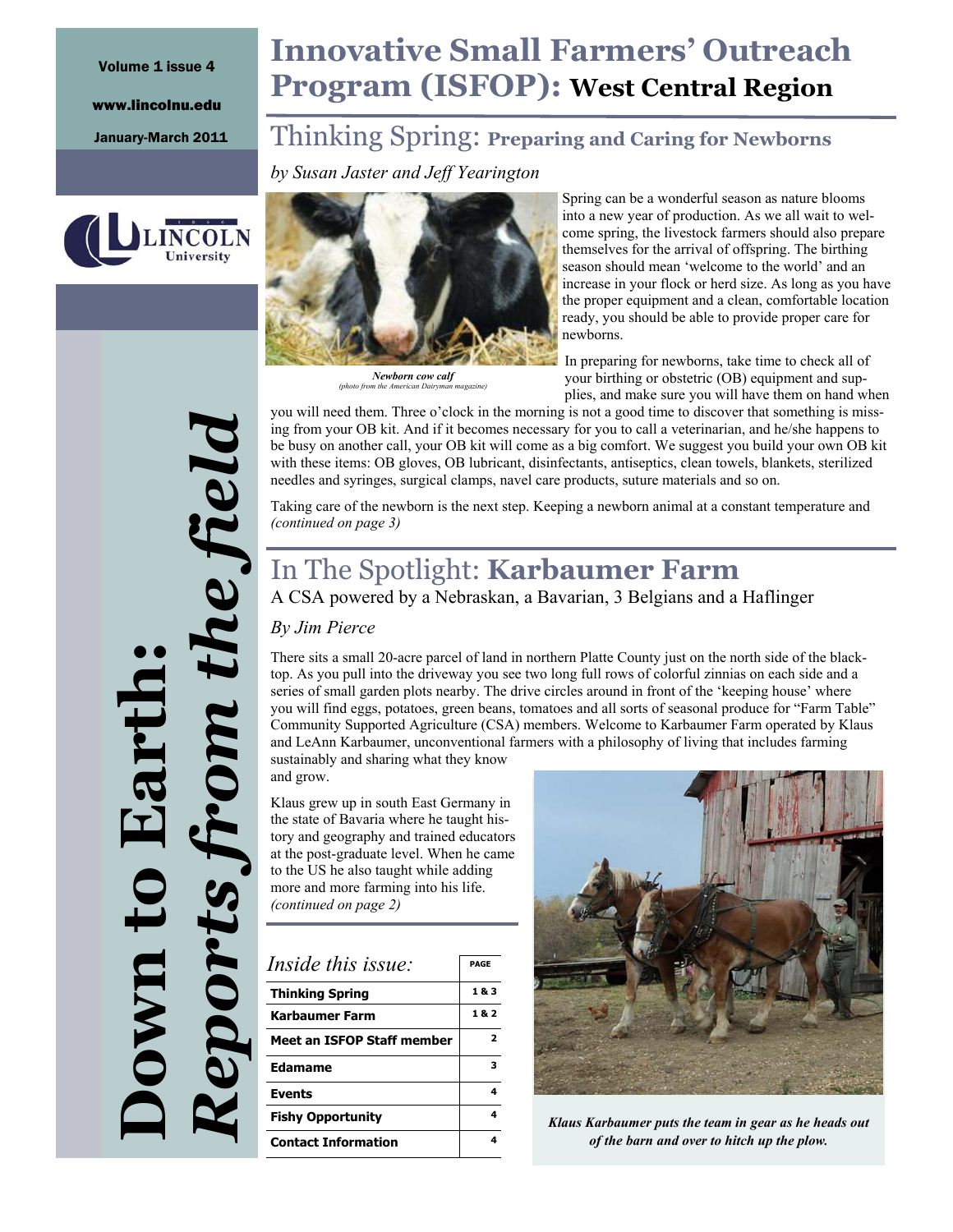## Karbaumer Farm *(continued from page 1)*

He will tell you he has owned and worked with draft horses for about half a century.

LeAnn grew up on a Nebraskan farm that was diversified with pigs, chickens, milk cows and row crops. She earned two Master's degrees as she pursued a career in psychiatric social work in the city. Dreaming of a milk cow and making butter she bought a farm west of Platte City. As she was planning a horse-drawn wagon ride for a family visit, she met Klaus. Together, their passion to serve as stewards of the soil along with the desire to utilize horses as an economically profitable farm model led to Karbaumer Farm CSA.

The CSA sells half and full shares of the farm's harvest. They produce nearly 10,000 pounds of food a year from 50 crops on several large gardens equaling approximately 2 acres. Nearly no off farm inputs are used.

*A vegetable garden at the Karbaumer Farm for CSA pickup day.* 

The exception is the feed for the chickens, which currently is wheat purchased from a local steam power club, and seed for the crops. Klaus also has permission to glean the corn left in the neighboring fields after harvest which is then fed to his horses.

There is always something growing on some part of the farm whether it is an income producing cover crop or a planned vegetable crop. There are also two hoop houses, one is moveable and the other is a stationary structure where they get a jump start on the season to produce early and late crops for members.

The horses are used rather than a tractor as they are renewable energy source with a small carbon footprint and arguably more sustainable. They are used for plowing, disking, mowing, logging, cutting

hay, spreading manure and giving wagon rides.

On harvest day Lee and Klaus slip into step with each other like a good team of horses as they get ready for their member pickup. Heading out the door Klaus turns to the field picking and hauling produce to the keeping house where Lee is packing the harvest into shares as well as helping pick. Each week when the shares are divided equally be-

tween all of the members, the total harvest contains anything from beets to zucchini.

Some of the other unique features of the Farm Table CSA are:

- Families can opt into the 'Rows to Grow' where together they can plant, care for, harvest and learn together about the food they eat in their own 8 foot by 8 foot plot of vegetables with a little direction from Lee and Klaus
- U-pick cottage flowers
- Green Tomato Challenge: where members can glean the tomato fields before they are tilled under and do creative cooking and preservation techniques with them
- Mulberry Sheet Shake-where members bring their own sheet and shake a tree for a pile of tasty mulberries
- The use of juicing and preservation (dehydrator, canning) equipment loan
- Access to books and videos related to sustainable farming and gardening, and the food system
- Invitation to the many farm events including Eaters (yes, Eaters) Egg Hunt, First Gathering, Harvest Celebration, Potato Harvest with a band, bonfire, and horse-drawn wagon or buggy rides
- Scything lessons
- $\bullet$  Newsletters
- Pond fishing privileges.

To find out more information on their farm go to: www.karbaumerfarm.com

## Meet ISFOP Staff member: Katie Nixon

ISFOP in the West Central Region started the day Katie Nixon was hired in March 2009. Ever since that day she has been working hard to get the program off the ground and working for the small farmers of this region.

After receiving her degree from Western Washington University in 2001, Nixon spent the next ten years studying and working in various countries around the world learning about sustainable food production and distribution.

She brings a wealth of knowledge about diversified food production systems, her biggest area of expertise being in urban food production. Urban



*Katie Nixon driving in the posts for a high tunnel at an urban farm located in Kansas City, Missouri.* 

Agriculture has become a large focus in cities across the country and Kansas City is no exception.

Nixon works with a diverse range of city dwellers, from people wanting to have home gardens that help them provide fresh affordable food to their families, to communities wanting a shared garden or community garden, to individuals or groups wanting to start their own agricultural business enterprises. She is very happy to be working for the betterment of Kansas City's local food system and Missouri small farming.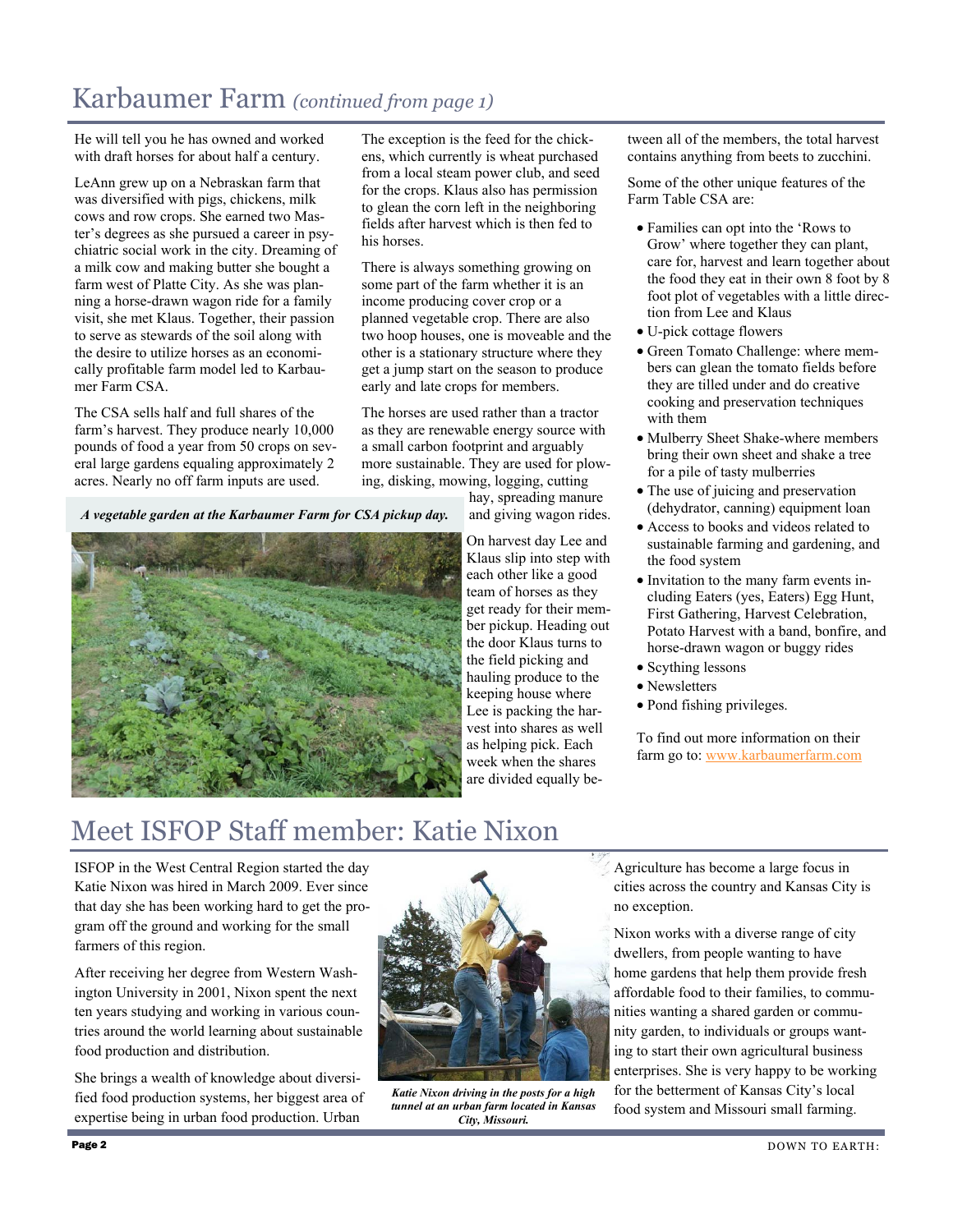

*Kid gets assistance with its first drink. (Photo from Fias Co Farm.)* 

dry are keys to ensuring survival. Even more important is to be sure a newborn mammal receives the very first mother's milk, called colostrum. Colostrum provides immunity to the newborn to survive in the environment in which it is born. The easiest way for the newborn to receive colostrum is to get this directly from the mother. However, if the baby is too weak or the mother will not accept her young, then you may have little choice but to milk colostrum from the mother and bottle feed the baby. You may refrigerate the excess colostrum for later use. You will need to warm the colostrum before feeding this to the baby. Never use a microwave to warm colos-

## Thinking Spring *(continued from page 1)*

trum. It is best to float the feeding bottle containing colostrum in a bucket of warm water before feeding the baby. Make sure the bottle and the nipples are properly washed, sanitized and stored in a clean place. Colostrum replacement products are available in the market, but getting it from the mother is the best and most cost effective.

You may want to prepare a warm place for the newborns. A warming station can be constructed from a clean 55-gallon barrel and a common heat lamp. Cut a big enough hole on the side so that the lamb or the kid can easily enter and exit. Leave a two to three inch lip so that it will have to step into the upright barrel. Drill some small venting holes at the top along with a hole for the lamp. Keep the electrical cord well out of the way. Calves will often need to be warmed, especially after a difficult birth. If you don't have a stall in a barn, make a pen from straw or hay bales, or even a couple of tarps. Use a heat lamp, if possible, placed 36 inches above the animal to prevent burns and

overheating, and to avoid the risk of catching fire. Cover the calf with a blanket or dry straw to maintain body heat.

Another way to prepare for the spring is to develop green pastures for the animals to graze. You can improve your pasture by simply spreading a mixture of grass-legume seeds using your usual methods. Frost seeding allows seeds to move with the melted precipitation and put these in contact with soil and moisture, thus putting these in ideal situation to sprout when the temperature warms up. If green pastures increase milk production, and if milk makes strong healthy babies, then you should end up with a good looking herd by early summer.

To find additional information, go to http:// attra.ncat.org/publication.html#livestock, click the search button, and then type in 'birthing' into the box and hit the 'submit' button. If you have questions about birthing livestock, check with your local veterinarian or call a Lincoln University Cooperative Extension (LUCE) Farm Outreach Worker (FOW). Their contact numbers are listed on page 4.

## Edamame: A soybean by another name!

One of the joys of being a Small FOW is the opportunity to learn new things each day. For some, edamame is an established food source, for others it is a new source of protein. Well known in Asia, it has been a major dietary component for over 2,000 years. We know this vegetable as the soybean. However, there are slight variations that make this conventional crop appealing as a snack or vegetable dish. The name edamame translates to "beans on branches."

For those who grow soybeans as a row crop each year, it is an established fact that the moisture content plays a key role on the quality of the finished product. Beans in storage will mold if the moisture content is too high at harvest. However, the soybean selected for edamame production is actually picked while still green. The pods are harvested, boiled in salt water and eaten by popping them out of the pod.

There are specific varieties that lend

themselves to soybean production for use as edamame. Some favorites are MidorivGiant, Mojo Green, Lanco, Bellesoy and Korean Black. Each variety is known for specific attributes such as disease resistance, temperate zones and productivity. In addition to edamame, these versatile legumes can also be used as tofu or processed for soy milk. And, reportedly, soybeans are easy to grow for the home gardener or small producer.

David Fairchild, noted horticulturist and plant explorer with the US Department of Agriculture (USDA), introduced edamame to the US in 1902 after delighting in its flavor and texture while traveling in Japan. He grew it and served it to prominent guests in Washington D.C. Although edamame did not catch on as a snack food as quickly as he had hoped, research has been going on for 75 years, flourishing in the 1930s and 1940s due to a protein shortage. Interest spiked again in the 1970s, concurrent with the growing interest in organic agriculture.

The focus of the Rodale Research Center was on edamame quality and adaptability, while Cornell University conducted basic agronomic research, according to the National Garden Bureau.

*NOTE: In our next issue of Reports from the Field will be an interview with a Missouri producer who has found her niche in the production of edamame. When this innovative farmer first enjoyed this vegetable it was found to be in short supply. So, the old adage 'find a need and fill it' has become her mantra.* 



*Image from www.seapointsfarm.com*